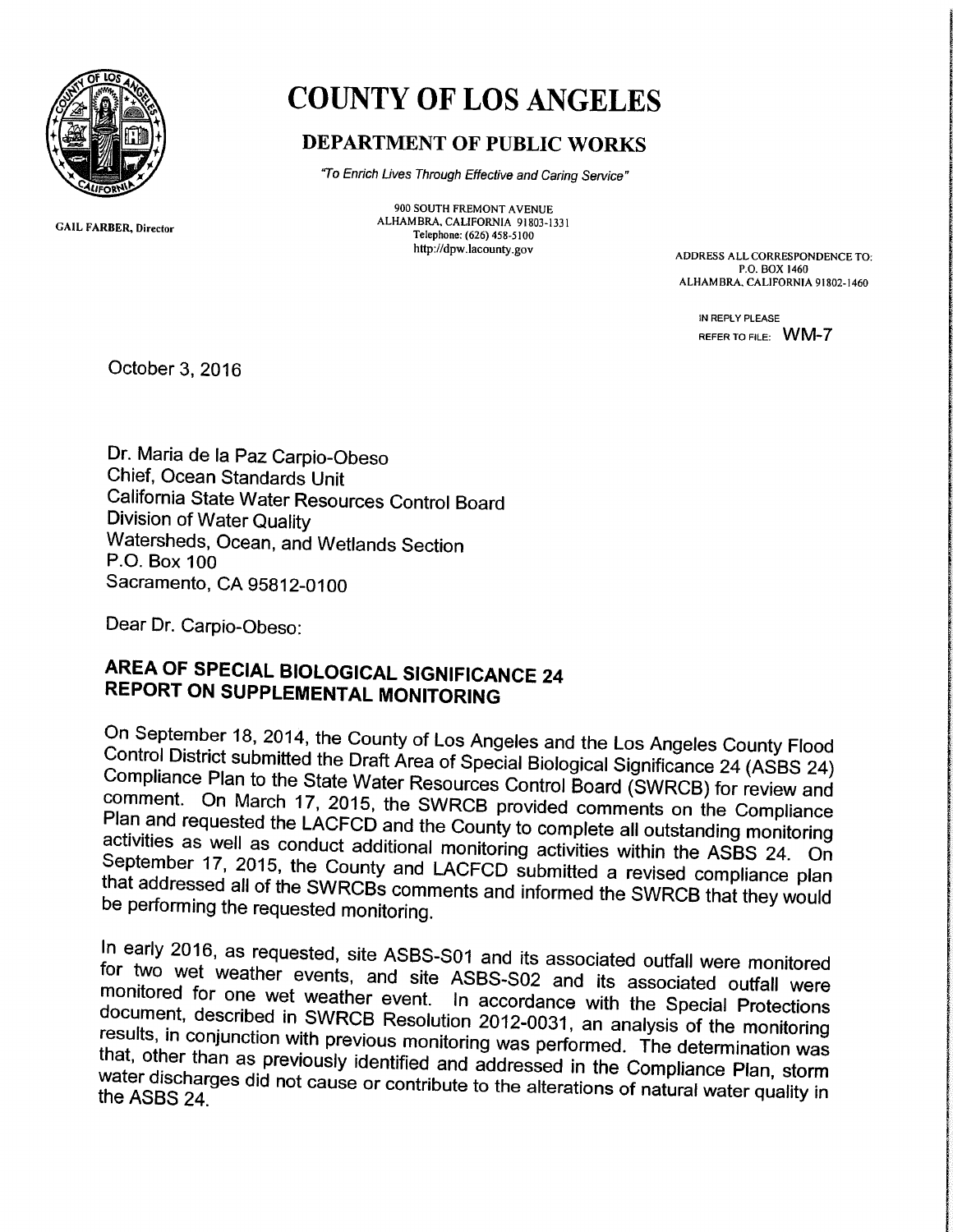## Dr. Maria de la Paz Carpio-Obeso October 3, 2016 Page 2

A summary of the monitoring data is presented in Table 1 below, and the Monitoring<br>Report is enclosed. The data indicated that alterations of natural water quality for selenium, polycyclic aromatic hydrocarbons, and silver had occurred. However, selenium and polycyclic aromatic hydrocarbons at similar concentrations had already been identified and addressed in the ASBS 24 Compliance Plan

| Table 1.<br>Altered Natural Water Quality Summary Data |                    |              |                                                                 |                                            |                                                     |                                |                                              |                                |
|--------------------------------------------------------|--------------------|--------------|-----------------------------------------------------------------|--------------------------------------------|-----------------------------------------------------|--------------------------------|----------------------------------------------|--------------------------------|
| Event                                                  | <b>Constituant</b> | <b>Units</b> | <b>Natural</b><br>Water<br>Quality<br>85th<br><b>Percentile</b> | <b>Ocean</b><br>Plan<br>Inst<br><b>Max</b> | <b>Receiving</b><br><b>Water</b><br><b>ASBS-S01</b> | <b>Outfall</b><br>ASBS-<br>016 | <b>Receiving</b><br><b>Water</b><br>ASBS-S02 | <b>Outfall</b><br>ASBS-<br>028 |
| 02/28/2014                                             | Selenium           | $(\mu g/L)$  | $0.003*$                                                        | 150                                        | .011J                                               | 0.226                          | $0.155**$                                    | 0.334                          |
| 01/06/2016                                             | <b>Selenium</b>    | $(\mu g/L)$  | $0.003*$                                                        | 150                                        | .012J                                               | 0.965                          | $0.076**$                                    | 1.482                          |
| 03/06/2016                                             | Selenium           | $(\mu g/L)$  | $0.003*$                                                        | 150                                        | 0.042                                               | 0.12                           | N/S                                          | N/S                            |
| 02/28/2014                                             | Silver             | $(\mu g/L)$  | 0.08                                                            | 7                                          | $0.18**$                                            | 0.1                            | $0.14**$                                     | 0.01                           |
| 01/06/2016                                             | Silver             | $(\mu g/L)$  | 0.08                                                            | 7                                          | $0.09**$                                            | 0.08                           | $0.09**$                                     | 0.01                           |
| 03/06/2016                                             | Silver             | $(\mu g/L)$  | 0.08                                                            | 7                                          | 0.02                                                | < 0.01                         | N/S                                          |                                |
| 02/28/2014                                             | <b>Total PAHs</b>  | (ng/L)       | 12.5                                                            | N/A                                        | 18.5                                                | 1087.2                         | $84.1***$                                    | N/S                            |
| 01/06/2016                                             | <b>Total PAHs</b>  | (ng/L)       | 12.5                                                            | N/A                                        | 12.5                                                | 223.3                          |                                              | 1178.8                         |
| 03/06/2016                                             | <b>Total PAHs</b>  | (ng/L)       | 12.5                                                            | N/A                                        | 18.8                                                | 226.9                          | $35.1***$                                    | 2161.2                         |
|                                                        |                    |              |                                                                 |                                            |                                                     |                                | N/S                                          | N/S                            |

J-Analyte was detected at a concentration below the reporting limit. Reported value is estimated.<br>\* Value was based on a series of non-detects and is 1/2 the detection limit.<br>\*\* concentrations higher than the 85% reference

(µg/L) =micrograms per liter; (ng/L) = nanograms per liter

As detailed in the enclosed Monitoring Report the additional monitoring performed in response to the comments on the ASBS 24 Compliance Plan has raised no issues that would alter the actions proposed in the ASBS 24 Complia ASBS 24 Compliance Plan and request that, at your earliest convenience, your board provide an approval letter for the ASBS 24 Pollution Prevention Plan and Compliance respectively. Plan submitted to the SWRCB on September 18, 2014, and September 17, 2015,